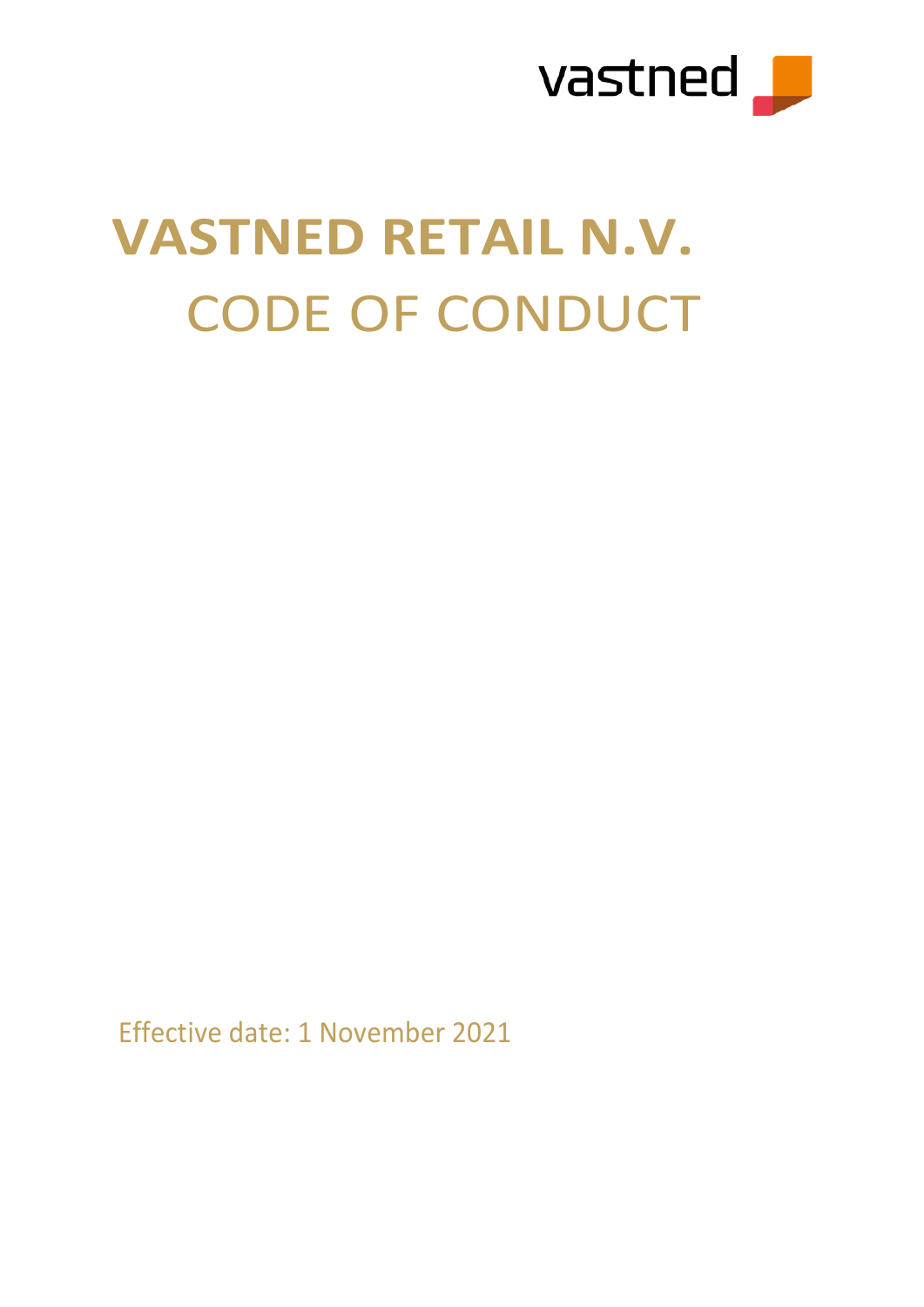

# **Table of Contents**

| 1.   |  |
|------|--|
| 1.1  |  |
| 1.2  |  |
| 1.3  |  |
| 2.   |  |
| 3.   |  |
| 3.1  |  |
| 3.2  |  |
| 3.3  |  |
| 3.4  |  |
| 3.5  |  |
| 3.6  |  |
| 3.7  |  |
| 3.8  |  |
| 3.9  |  |
| 3.10 |  |
| 3.11 |  |
| 3.12 |  |
| 3.13 |  |
| 3.14 |  |
| 3.15 |  |
| 3.16 |  |
| 3.17 |  |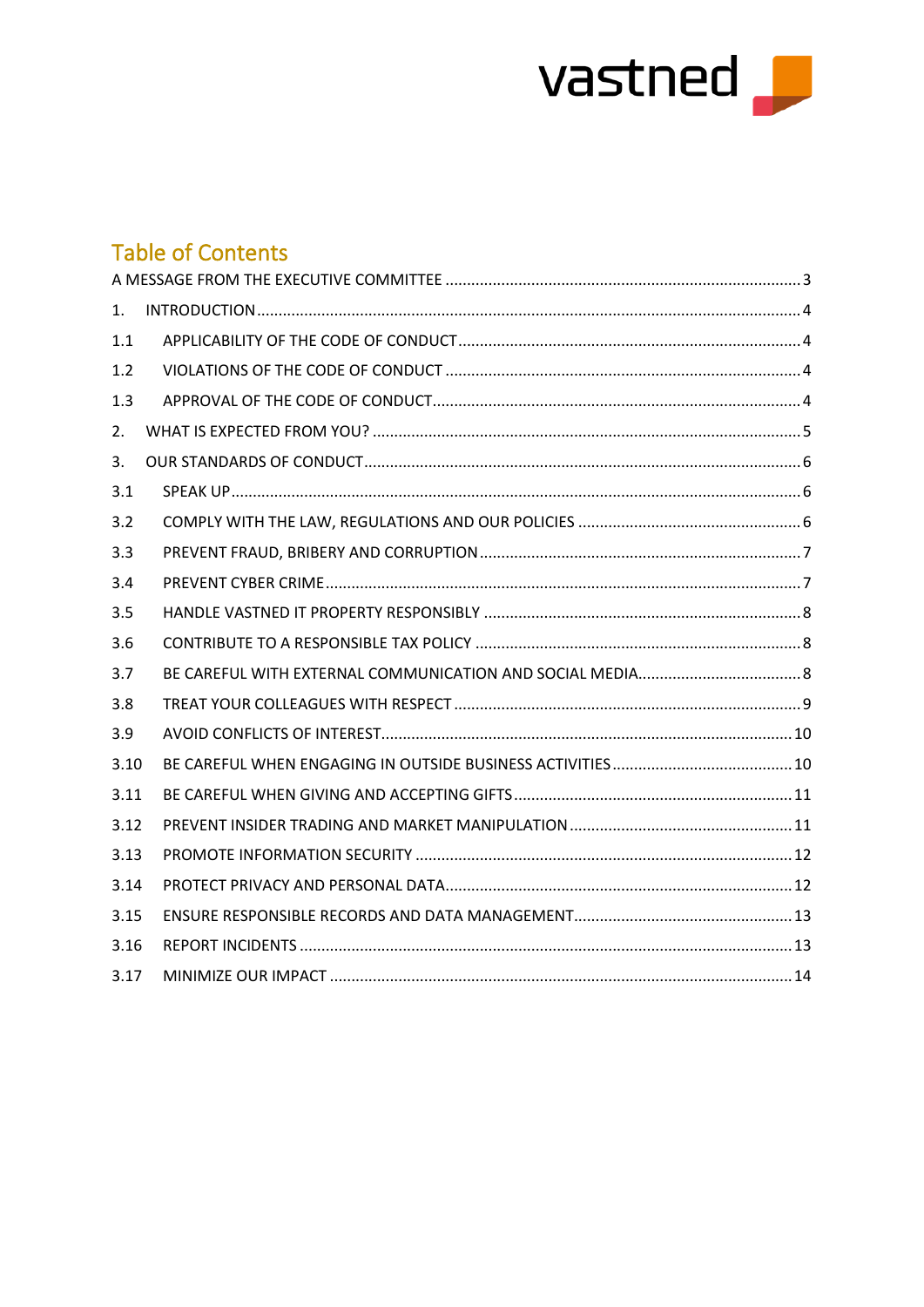

## <span id="page-2-0"></span>**A MESSAGE FROM THE EXECUTIVE COMMITTEE**

Dear colleagues,

The success of our business is dependent on the trust and confidence we earn from our staff members and stakeholders, including our tenants and shareholders. We gain credibility by adhering to our commitments, displaying honesty and integrity, and reaching company goals solely through honorable conduct. It is easy to *say* what we must do, but the proof is in our *actions*. Ultimately, we will be judged on what we do.

When considering any action, it is wise to ask: Will this build trust and credibility for Vastned? Will it help create a working environment in which Vastned can succeed over the long term? Is the commitment I am making one I can follow through with? The only way we will maximize trust and credibility is by answering "yes" to those questions and by working every day to build our trust and credibility.

This Code of Conduct serves as a guideline for how to do our work with integrity and care. You are not expected to memorize it, but you should consult it for every important decision you make and the dilemmas you face.

We believe it is extremely important that all of us at Vastned act in accordance with the rules set out in our Code of Conduct. And it's equally important that we discuss with one another our actions and the dilemmas we encounter. Keep each other alert. Speak up!

On behalf of the Executive Committee,

**Reinier Walta,** Managing Director

Vastned Retail N.V.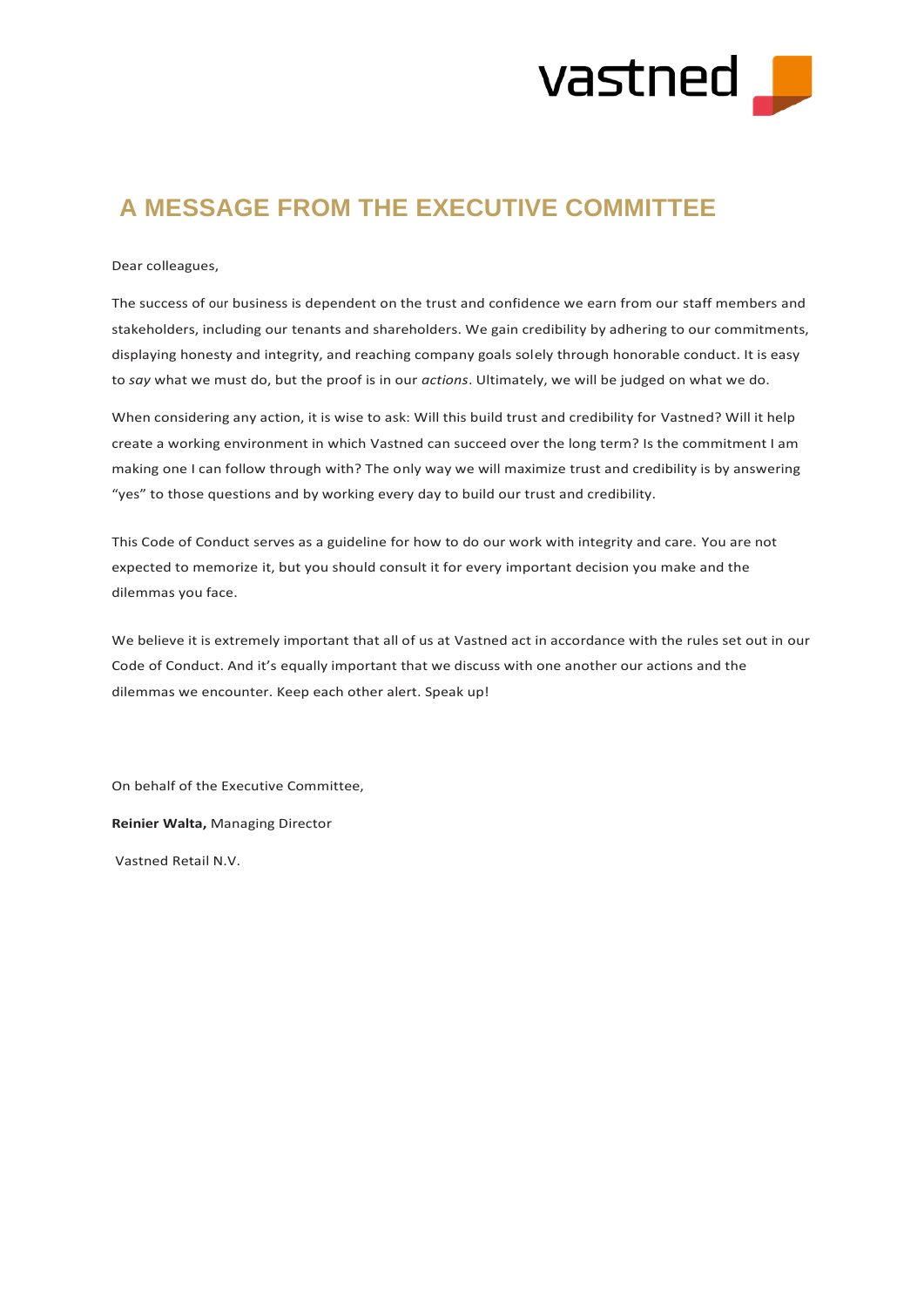

# <span id="page-3-0"></span>**1. INTRODUCTION**

## <span id="page-3-1"></span>**1.1 APPLICABILITY OF THE CODE OF CONDUCT**

**This Code of Conduct applies to all staff members within Vastned Retail N.V. ("Vastned") including any of its subsidiaries and legal entities that are under its control except for Vastned Belgium NV and its subsidiaries.**

In addition to our standards of conduct as laid down in this Code of Conduct, there are policies which set out rules that must be adhered to. These policies should be read in addition to this Code of Conduct. If our Code of Conduct, contradicts applicable laws and regulations, the laws and regulations must be followed if they are stricter than our Code of Conduct or policy. If any of the policies contradicts the Code of Conduct, this policy must be followed if it is stricter than our Code of Conduct.

Staff members are required to take note of the Code of Conduct and should ensure that they familiarize themselves with the policies and procedures applicable to their business and jurisdiction(s).

In addition, staff members must confirm their familiarity and compliance with the Code of Conduct on an annual basis.

For the purpose of this Code of Conduct staff member means anyone who performs work for Vastned, irrespective of the duration or legal basis on which he or she performs this work, including staff members with a permanent or temporary employment agreement (including the Executive Board Member and the members of the Executive Committee), temporary workers, interns, persons on secondment and the members of the Supervisory Board.

For the purpose of this Code of Conduct Compliance Officer means Vastned's Compliance Officer.

## <span id="page-3-2"></span>**1.2 VIOLATIONS OF THE CODE OF CONDUCT**

Any breach of our Code of Conduct or company policies can have serious consequences for Vastned and individuals, including damage to our reputation, or fines for staff members involved. Violations of the Code of Conduct or company policies may lead to disciplinary action, up to and including termination of employment, in accordance with any applicable disciplinary policy. Depending on the violation, staff members may also be subject to national regulators' disciplinary law, as well as civil and criminal investigations.

## <span id="page-3-3"></span>**1.3 APPROVAL OF THE CODE OF CONDUCT**

The Executive Board of Vastned adopted this Code of Conduct on 7 October 2021. The Code of Conduct was approved by Vastned's Supervisory Board on 26 October 2021. This Code of Conduct replaces the Code of Conduct from March 2021 and became effective as of 1 November 2021.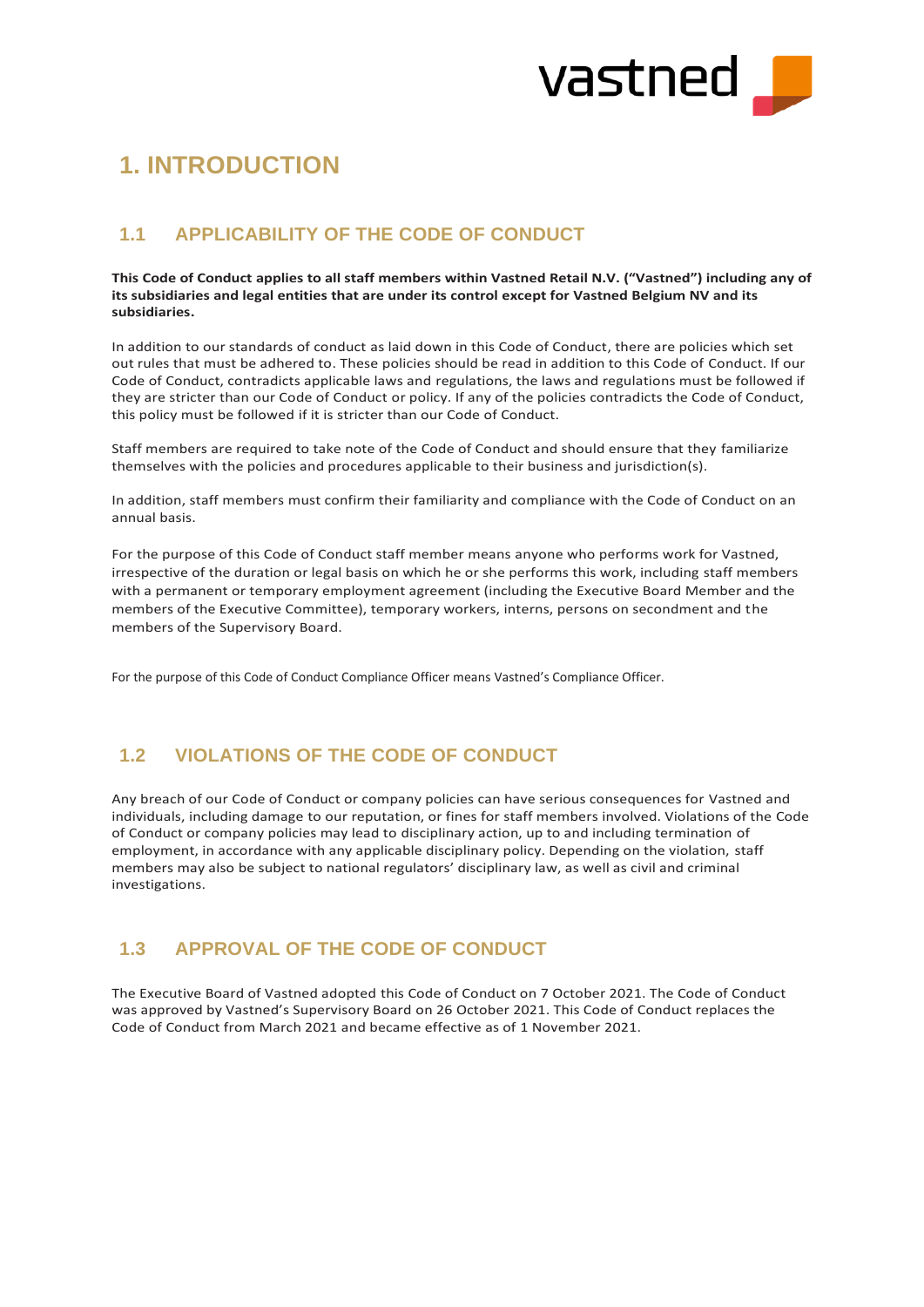

# <span id="page-4-0"></span>**2. WHAT IS EXPECTED FROM YOU?**

- ✓ **Know and understand** the Code of Conduct and how it applies to you
- **✓ Apply** our standards of conduct to your daily work
- ✓ **Adhere** to the company policies that are applicable to your function, both in letter and spirit
- ✓ **Reach out** to your colleagues or manager if you:
	- have questions or concerns about the standards in our Code of Conduct
	- are unsure how to interpret the standards in our Code of Conduct
	- have questions or concerns about existing processes that might differ from the standards in our Code of Conduct
- ✓ **Encourage and inspire** discussion with your colleagues about the right thing to do in a situation
- ✓ **Think before you act.** Use good judgment, being honest and ethical in every action you take. If you are asked to violate the Code of Conduct, do not do this
- ✓ **Contribute** to an open and honest work climate and culture
- ✓ **Speak up** when you see something you are uncomfortable about or if you suspect or perceive a breach of our standards
- ✓ **Report** any (suspicion of) illicit activities or other (potential) violations of our standards of conduct to our Compliance Manager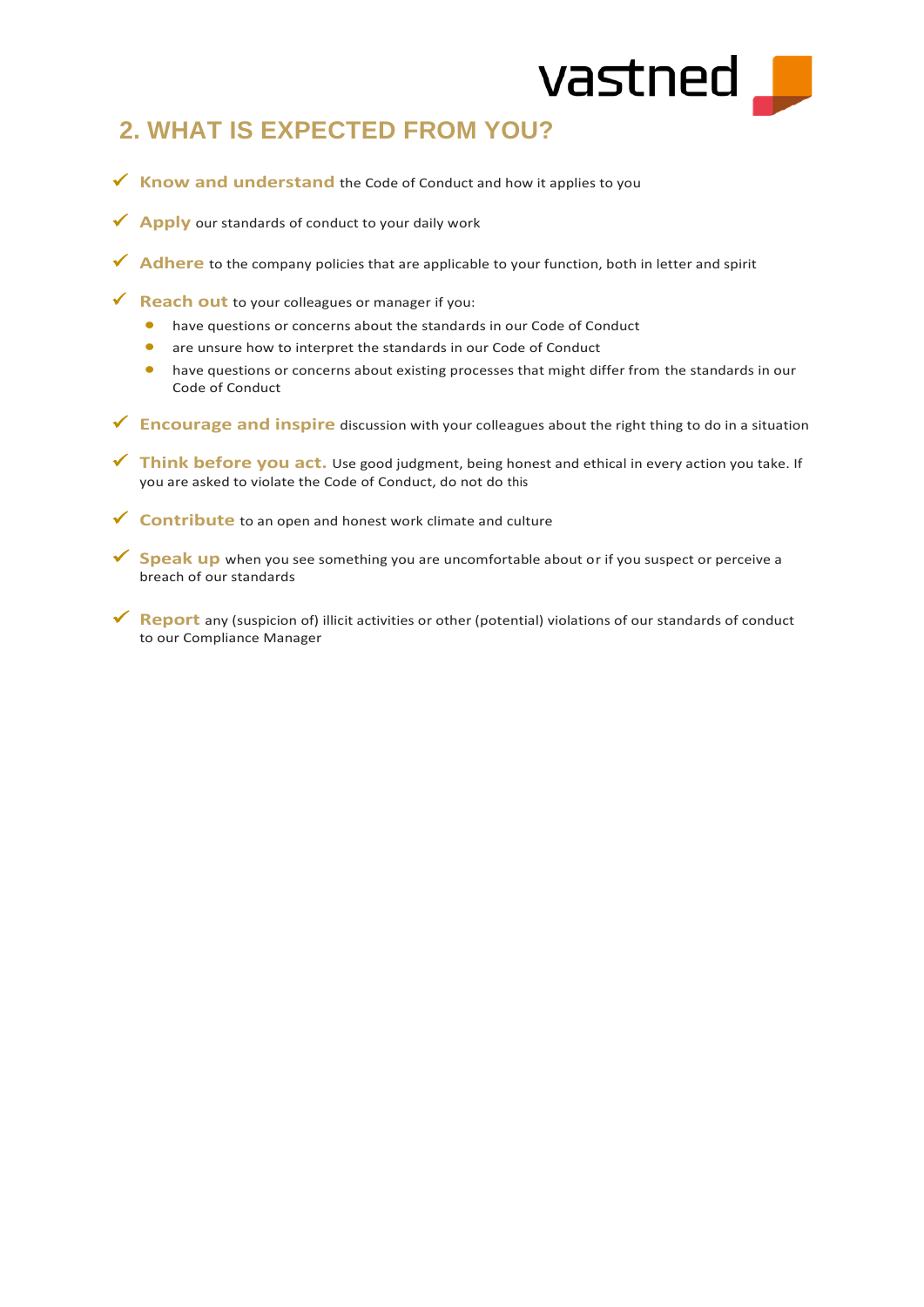

# <span id="page-5-0"></span>**3. OUR STANDARDS OF CONDUCT**

## <span id="page-5-1"></span>**3.1 SPEAK UP**

This Code of Conduct is about more than just complying with the rules laid out in it. Vastned strives for a safe and open working environment in which staff members can feel free to speak up. Speak Up is about speaking out about risks that you identify in your work, and any doubts and (ethical) dilemmas you may have when values are at stake. And finally, it's about reporting (suspected) violations that you observe if a colleague breaks or is suspected to break the rules in the Code of Conduct.

Vastned encourages everyone to discuss risks and dilemmas at an early stage, and to report (suspected) violations so that the appropriate actions can be taken. Discussing dilemmas and differing viewpoints helps you and your team to make carefully assessed decisions. By speaking out about risks that you see or (suspected) violations, you help the organization to limit risks and to act quickly to prevent larger problems.

#### **In doing this, your responsibility is:**

- ✓ **Discuss** any dilemmas and risks that you encounter in your work
- ✓ **Discuss** any instances of undesirable conduct with the person in question or with your manager. If this is not possible, you can also contact the various speak up channels that are described in our policies
- ✓ **Report** any (suspicion of) illicit activities or other (potential) violations of our standards of conduct to our Compliance Manager.
- **Don't prevent** anyone from reporting a violation or potential violation of our Code of Conduct

We recognize that speaking up takes moral courage, especially when loyalty is at play, or if you are afraid of (personal) consequences. But be aware that Vastned will not impose or permit any sanctions against anyone who in good faith reports a potential violation of the Code of Conduct or any of Vastned's other policies. Reports will be dealt with confidentially. Retaliation following a report is a serious offence under this Code and will be handled accordingly.

#### **Related Policies:**

- ➢ Whistleblower's Code
- ➢ Regulation on Incidents

## <span id="page-5-2"></span>**3.2 COMPLY WITH THE LAW, REGULATIONS AND OUR POLICIES**

As a listed company, we need to lead by example when it comes to compliance with laws and regulations. We must therefore comply with the letter – and the spirit – of the laws and regulations that apply to us in every jurisdiction in which we operate. We must also act according to our policies and procedures.

#### **In doing this, your responsibility is:**

- ✓ **Conduct** your business according to both the letter and the spirit of law, and in line with regulatory expectations
- ✓ **Maintain** the necessary specialist expertise, experience and training relevant to your position
- ✓ **Cooperate** according to the proper procedures in lawful investigations by government authorities that have jurisdiction over Vastned, or with internal investigations
- **✓ Inform** our Compliance Officer about any investigation by government authorities that concerns you or one of our stakeholders
- ✓ **Don't interfere** with, obstruct, or seek to influence the official proceedings of an internal investigation or an investigation by government authorities
- ✓ **Don't misuse** your Vastned knowledge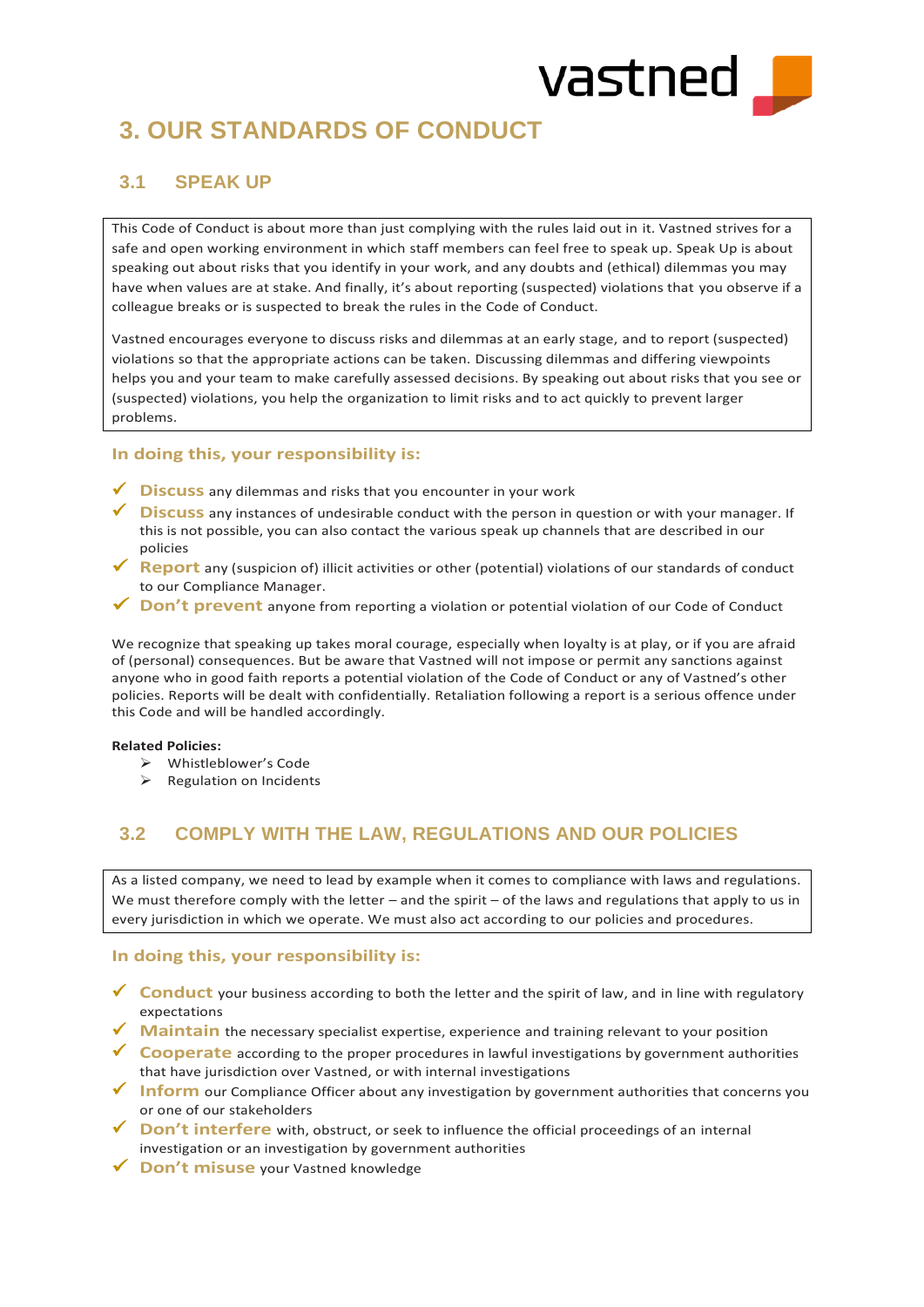

## <span id="page-6-0"></span>**3.3 PREVENT FRAUD, BRIBERY AND CORRUPTION**

Fraud, bribery, and corruption constitute criminal offences and are harmful to the long-term interests not only of our organization but also those of our colleagues, business partners, and the wider society of which we form part. That is why we conduct business with integrity and avoid all forms of fraud, bribery, and corruption. We expect the same from our business partners.

#### **In doing this, your responsibility is:**

- ✓ **Ensure** that your records and reports (financial or otherwise) are correct, complete, and accurate
- ✓ **Don't conceal,** alter, or falsify company records, accounts, and documents
- ✓ **Don't accept,** offer, pay, give, ask for or authorize a bribe, nor turn a blind eye to fraud, bribery, or corrupt behavior
- ✓ **Assess** the fraud, bribery, and corruption risk of business partners via appropriate due diligence processes and periodic reviews
- ✓ **End** the relationship with any business partner (or reject any potential prospect) who poses an unacceptable risk of fraud, bribery, or corruption
- ✓ **Recognize and report** any known or suspected instances of fraud, bribery, and corruption to our Compliance Officer

#### **Related Policies:**

- ➢ Conflict of Interest Policy
- ➢ Customer Due Diligence Policy
- ➢ Whistleblower's Code
- ➢ Regulation on Incidents

## <span id="page-6-1"></span>**3.4 PREVENT CYBER CRIME**

Cybercrime can lead to heavy financial losses, loss of data and reputational damage. It compromises the confidentiality, integrity, and availability of the information we need to do our work. Examples of cybercrime include identity fraud, unauthorized disclosure of confidential information, virus infection, computer hacking and denial of service. Specific instances of cybercrime that we experience are fake emails (phishing) and malicious software (malware). We need to be alert to any suspicious voicemail messages, emails and queries and use the internet responsibly.

#### **In doing this, your responsibility is:**

- ✓ **Report** suspicious voicemail messages and fake profiles of Vastned colleagues on social media (e.g., LinkedIn) to [servicedesk@avantage.nl](mailto:servicedesk@avantage.nl) with a copy to [incident@vastned.com](mailto:incident@vastned.com)
- ✓ **Forward** suspicious emails to [servicedesk@avantage.nl](mailto:servicedesk@avantage.nl) with a copy to [incident@vastned.com](mailto:incident@vastned.com) and then delete them from your inbox
- ✓ **Take** all essential steps to prevent viruses and malware from entering our systems
- ✓ **Don't** provide any information to suspicious queries by email, telephone, or social media
- ✓ **Report** all instances in which business partners are (suspected of being) victims of cybercrime to [servicedesk@avantage.nl](mailto:servicedesk@avantage.nl) with a copy to [incident@vastned.com](mailto:incident@vastned.com)

#### **Related document:**

➢ IT- instruction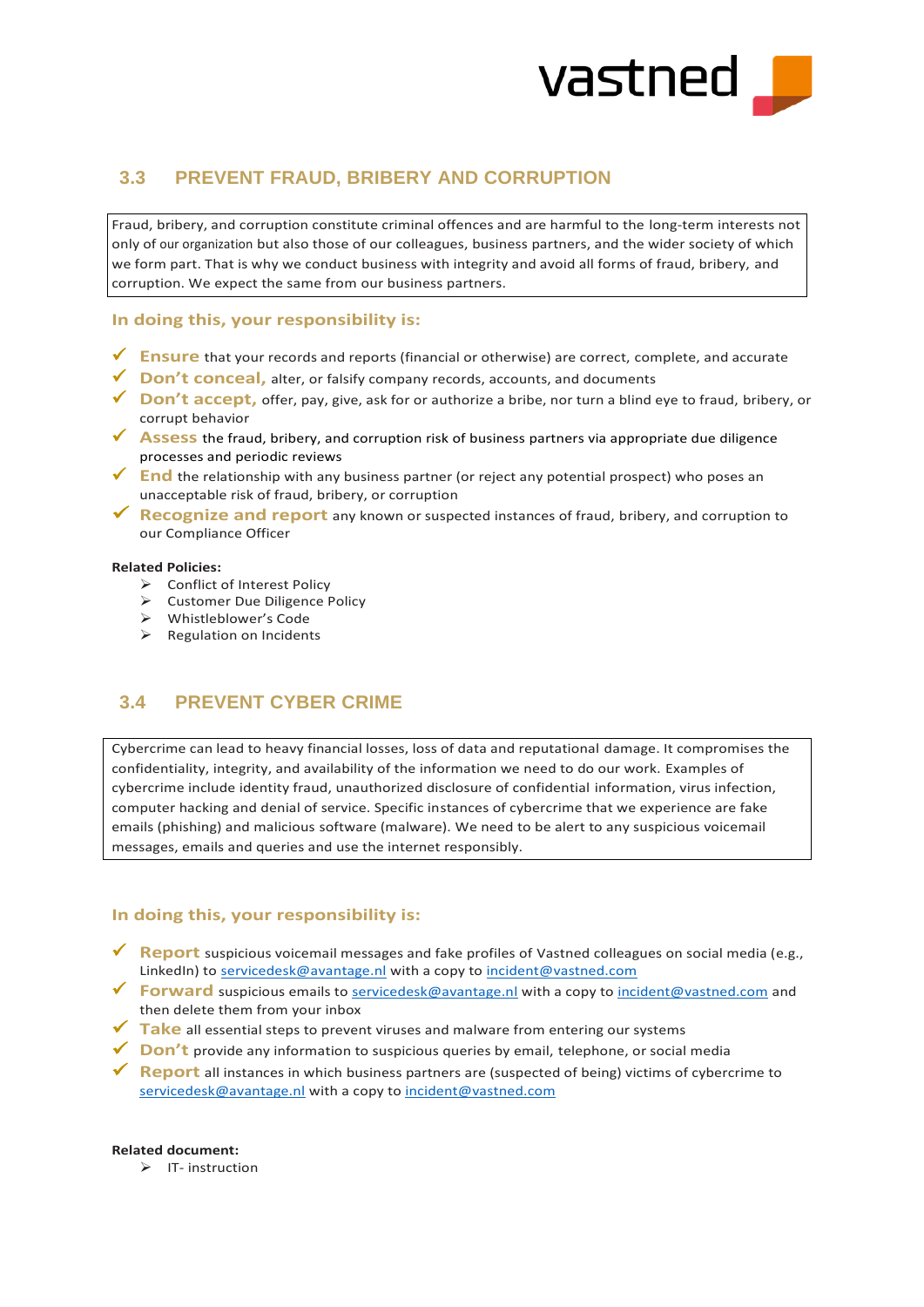

## <span id="page-7-0"></span>**3.5 HANDLE VASTNED IT PROPERTY RESPONSIBLY**

Vastned provides computers, laptops, telephones, and facilities that help us to do our jobs. Efficient and responsible handling of Vastned IT property and resources is essential to ensure business continuity. Just as importantly, it prevents loss, damage, or unauthorized access to Vastned property and information.

#### **In doing this, your responsibility is:**

- ✓ **Handle** Vastned property with care
- ✓ **Don't use** company-owned devices for illicit purposes, to carry out transactions for personal gain, or to engage in activities including watching pornography, gaming, or gambling
- ✓ **Ensure** that personal use of devices does not conflict with your responsibilities or Vastned's policies and rules for using email, and internet
- ✓ **Don't misuse** and/or appropriate Vastned IT property

#### **Related document:**

➢ IT-instruction

## <span id="page-7-1"></span>**3.6 CONTRIBUTE TO A RESPONSIBLE TAX POLICY**

We believe that paying tax and being transparent about our stance on tax is part of being a good corporate citizen. That's why we comply with both the letter and the spirit of tax laws, try to find a balance between the interests of our various stakeholders, and make every effort not to get involved in tax evasion or in structures with a high tax integrity risk (aggressive tax planning or tax avoidance). We encourage the same high standards from our business partners.

#### In doing this, your responsibility is:

#### ✓ **Don't facilitate** tax evasion

✓ **Don't use**, or actively participate in, structures that have a higher tax integrity risk

#### **Related Policy:**

➢ Tax Policy

## <span id="page-7-2"></span>**3.7 BE CAREFUL WITH EXTERNAL COMMUNICATION AND SOCIAL MEDIA**

Our communication with the media and communication with investors and analysts always goes through our Investor Relations Manager. We only communicate with regulators via our Executive Board Member, Director Legal and/or Compliance Officer. This ensures that we speak with one voice and that our communications meet any legal requirements. Social media provides an additional challenge as any impulse post or response can reach a vast audience and can easily be – positively or negatively – associated with Vastned.

#### **In doing this, your responsibility is: doing this, your responsibility is:**

- ✓ **Refer** media to our Investor Relations Manager if you are approached
- ✓ **Don't communicate** with the media, investors, analysts, or regulators unless you are authorized to do so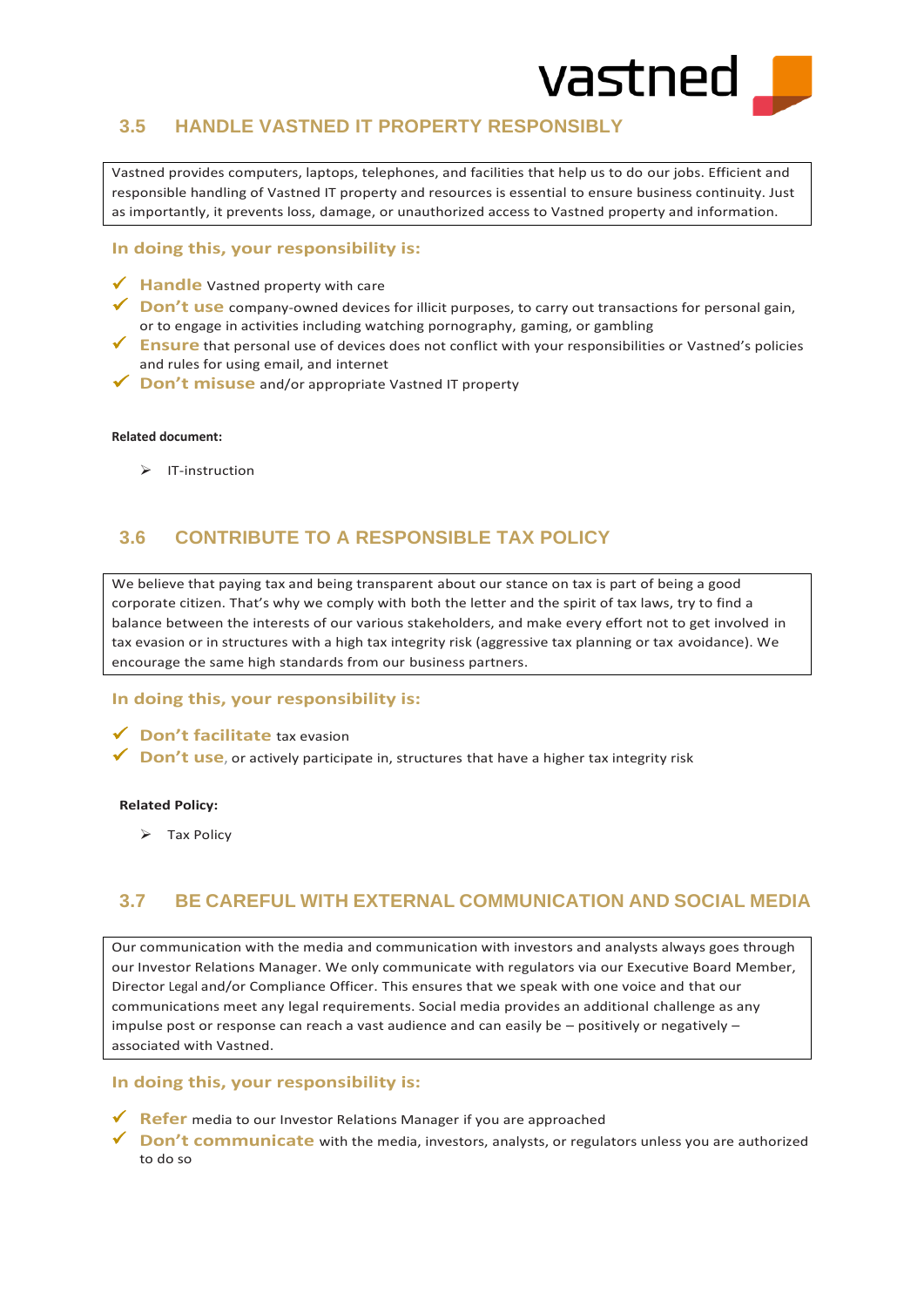

- ✓ **Don't make** statements via traditional or social media that could damage the reputation of the Vastned, directly or indirectly
- ✓ **Be careful** when posting public messages on social media, and think about how they might be perceived - even if you only use social media in a personal capacity
- ✓ **Don't provide** inside information under any circumstances
- ✓ **Don't disclose** any (financial) information that has not (yet) been formally published and/or announced
- ✓ Only **use** Vastned communication tools for business purposes
- ✓ Always **use** Vastned communication tools professionally and with integrity

#### **Related Policies:**

- ➢ Regulation on Incidents
- ➢ Whistleblowers' Code
- ➢ Private Investment Transactions and Prevention of Insider Trading Policy
- ➢ Policy on Bilateral Contacts with Shareholders

## <span id="page-8-0"></span>**3.8 TREAT YOUR COLLEAGUES WITH RESPECT**

Together, we are responsible for maintaining a safe and healthy work environment that is free from sexual intimidation, discrimination, and harassment within Vastned. We also create a culture of equal opportunities for all, where staff members can be themselves and feel engaged and empowered.

#### In doing this, your responsibility is:

- ✓ **Treat** your colleagues professionally and with respect and remember that what may seem cheeky or funny to you may not be perceived in the same way by everyone
- ✓ **Don't engage** or participate in any unprofessional behavior or improper conduct such as sexual intimidation, discrimination, stalking or harassment
- ✓ **Respect** your colleagues' physical integrity
- ✓ **Speak up** if anyone oversteps your boundaries
- ✓ **Work and communicate** in an open, honest, and constructive way with your colleagues
- ✓ **Work** transparently, unless the nature of your work demands otherwise
- ✓ **Give** every colleague the appreciation and encouragement they need to use their talents to benefit Vastned and its business partners
- ✓ **Be respectful** when providing feedback
- ✓ **See offering and receiving** feedback as an opportunity to help yourself and your colleagues to improve
- ✓ **Be critical** when it comes to improper conduct

#### **Related Policies:**

- ➢ Diversity and Inclusion Policy
- ➢ Whistleblower Code
- ➢ Regulation on Incidents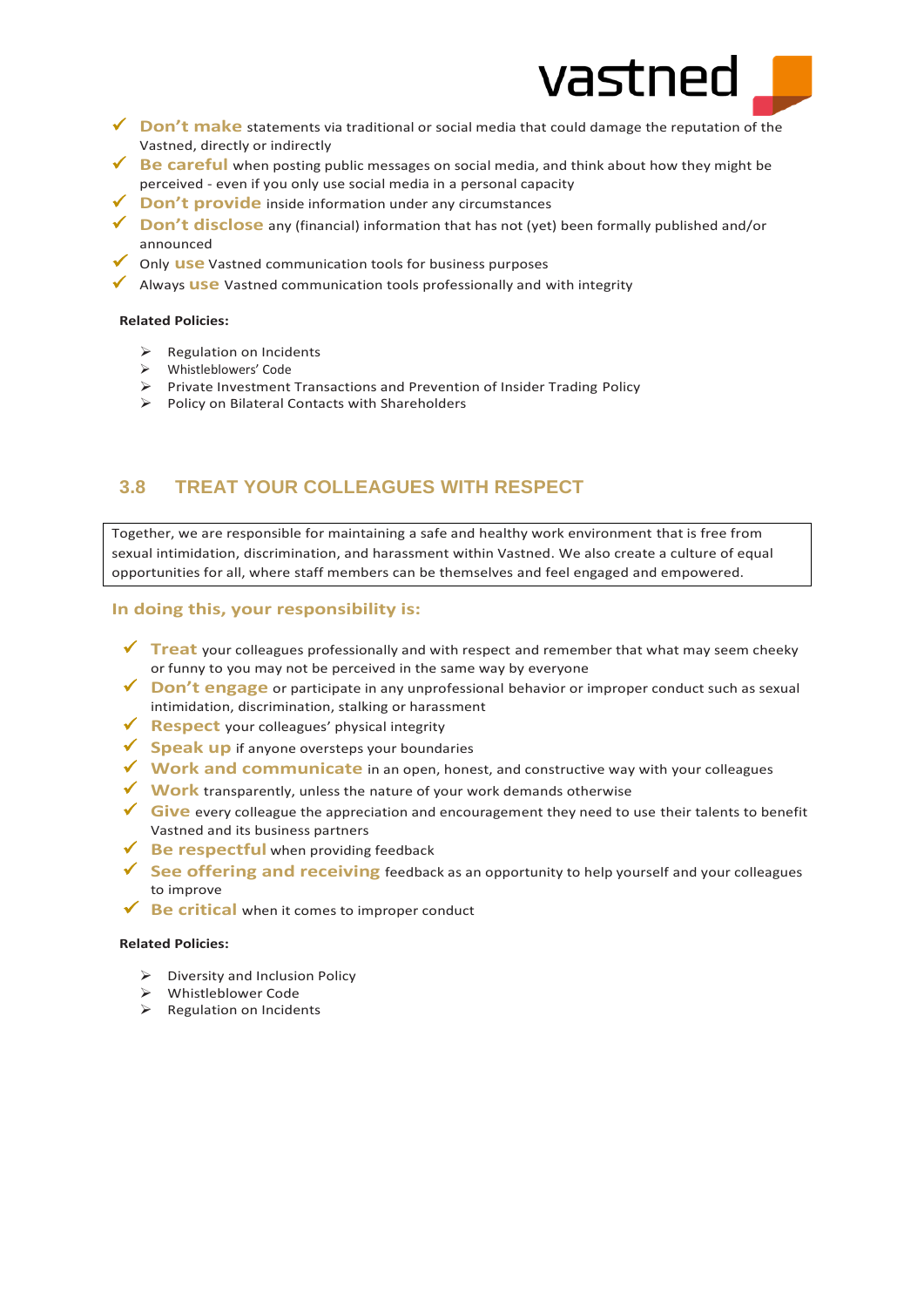

## <span id="page-9-0"></span>**3.9 AVOID CONFLICTS OF INTEREST**

Conflicts of interest, or the appearance of conflicting interests, may put us in difficult situations and must be avoided. It can arise that we have to choose between the interests of Vastned, business partners or colleagues. Failure to manage business-related or personal conflicts of interest can undermine our stakeholders' trust in Vastned.

#### In doing this, your responsibility is:

- ✓ **Act** honestly, fairly, and professionally, in the long-term interests of Vastned, our business partners and all stakeholders
- ✓ **Avoid** conflicts of interest (or the appearance of such conflicts)
- ✓ **Discuss** potential conflicts of interest (or the appearance of such conflicts) with your manager and/or our Compliance Officer
- ✓ **Limit** the impact of potential conflicts of interest (or the appearance of such conflicts) by taking control measures that mitigate the associated risk
- ✓ **Report** private investments in Vastned shares, outside business activities and gifts relating to an existing or potential business partner or another stakeholder to our Compliance Officer.

#### **Related Policies:**

- ➢ Conflict of Interest Policy
- ➢ Private Investment Transactions and Prevention of Insider Trading Policy

## <span id="page-9-1"></span>**3.10 BE CAREFUL WHEN ENGAGING IN OUTSIDE BUSINESS ACTIVITIES**

Many of us have outside business activities: social, community or other business activities. This also includes private investments. These activities can contribute to your knowledge, development, and network. They can also have an adverse impact, such as reputational risks or (the appearance of) a conflict of interest. That is why it is important that you deal with outside business activities in a careful, transparent, and responsible manner.

#### In doing this, your responsibility is:

- ✓ **Assess** your outside business activities in relation to your work for Vastned
- ✓ **Don't let** outside business activities affect your independence or your work for Vastned
- ✓ **Discuss** any doubts with your manager and register your outside business activities for assessment and approval by our Compliance Officer
- ✓ **Confirm** annually that your registrations of outside business activities are up to date
- ✓ **Contact** our Compliance Officer for further advice if you are uncertain about a potential conflict of interest

#### **Related Policy:**

➢ Conflict of Interest Policy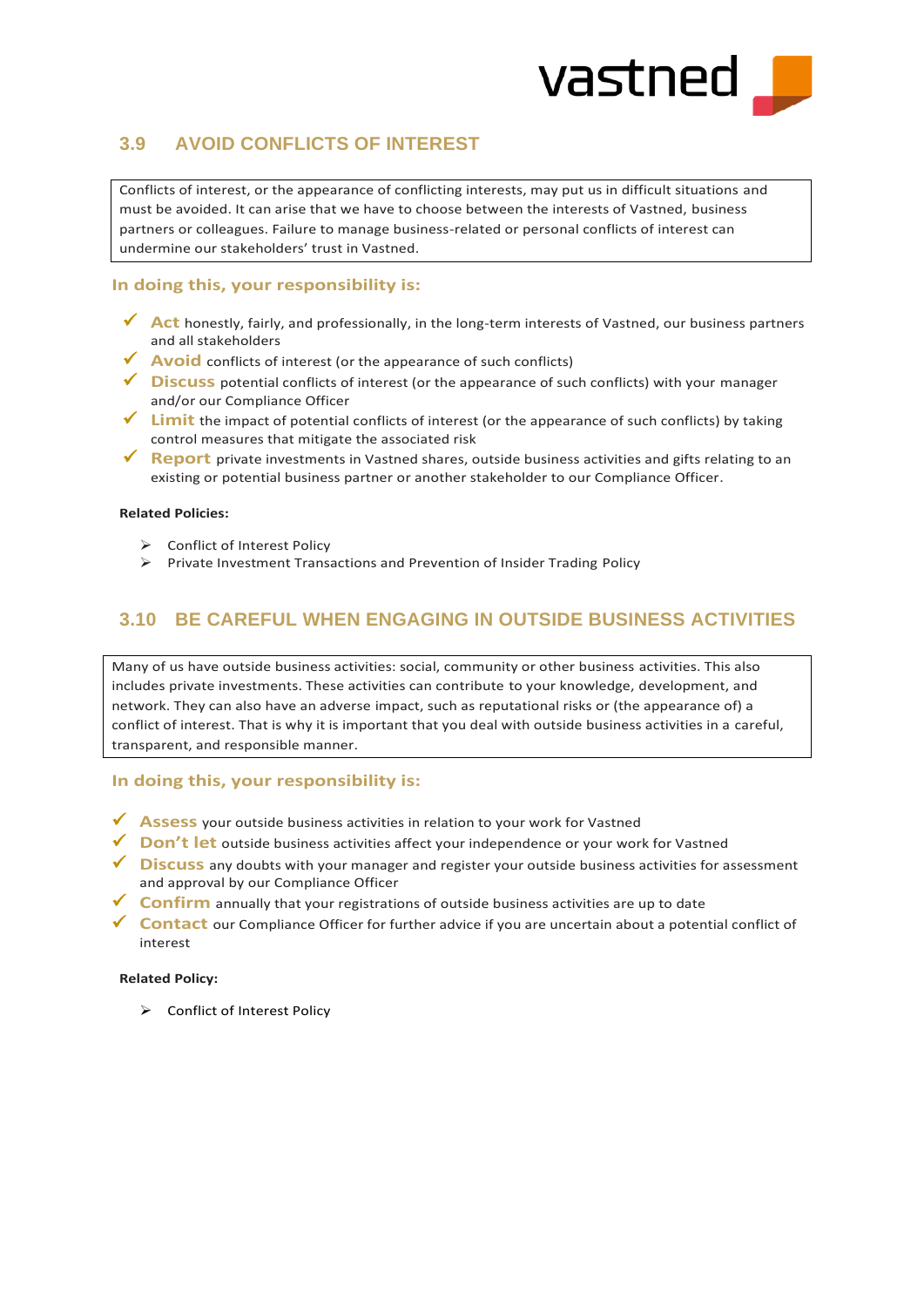

## <span id="page-10-0"></span>**3.11 BE CAREFUL WHEN GIVING AND ACCEPTING GIFTS**

Sometimes, a business relationship involves small gifts as tokens of appreciation. However, a gift can also be an attempt to influence, or it can create the impression that we are not independent. This could be seen as improper, or even as a bribe, which could violate the trust that business relations and stakeholders place in us and in Vastned. That is why we should carefully consider gifts – both giving and accepting them.

#### In doing this, your responsibility is:

- ✓ **Take** a conservative approach to giving and accepting gifts, and think about the intention of the gift and the expectations it may create
- ✓ **Assess** the appropriateness, timing, and value of the gift, and whether it may compromise your independence
- ✓ **Consider** how giving or accepting a gift might be perceived by others
- ✓ **Inform** our Compliance Officer of all gifts given, received, and declined
- ✓ **Don't** give or accept cash, travel, or accommodation expenses as gifts
- ✓ **Don't** attempt to influence others with gifts

#### **Related Policy:**

➢ Conflict of Interest Policy

## <span id="page-10-1"></span>**3.12 PREVENT INSIDER TRADING AND MARKET MANIPULATION**

Acting on the basis of inside information is illegal and punishable by fines or even imprisonment. Acting on the basis of confidential information can also be damaging to Vastned and the confidence in the financial market. After all, it's unfair if not all players on that market have the same information. The same goes for influencing the behavior of the financial market for personal gain – for instance, by artificially inflating or deflating the prices of financial instruments. Attempting any of these activities is illegal. In order to ensure fair and orderly financial markets, we do not engage in insider dealing or market manipulation under any circumstances.

#### In doing this, your responsibility is:

- ✓ **Know** and **respect** restrictions that apply to you when dealing in financial instruments
- ✓ **Don't** (attempt to) **use** inside information to trade, or advise others (i.e. colleagues, family, clients) to trade in financial instruments
- ✓ **Avoid** the appearance of insider trading, even if you are not perception is as important as reality
- ✓ **Don't trade** in financial instruments if this would cause a conflict of interest between you and Vastned
- ✓ **Don't** unlawfully **disclose** inside information
- ✓ **Don't** (attempt to) **manipulate** markets

#### **Related Policy:**

➢ Private Investment Transactions and Prevention of Insider Trading Policy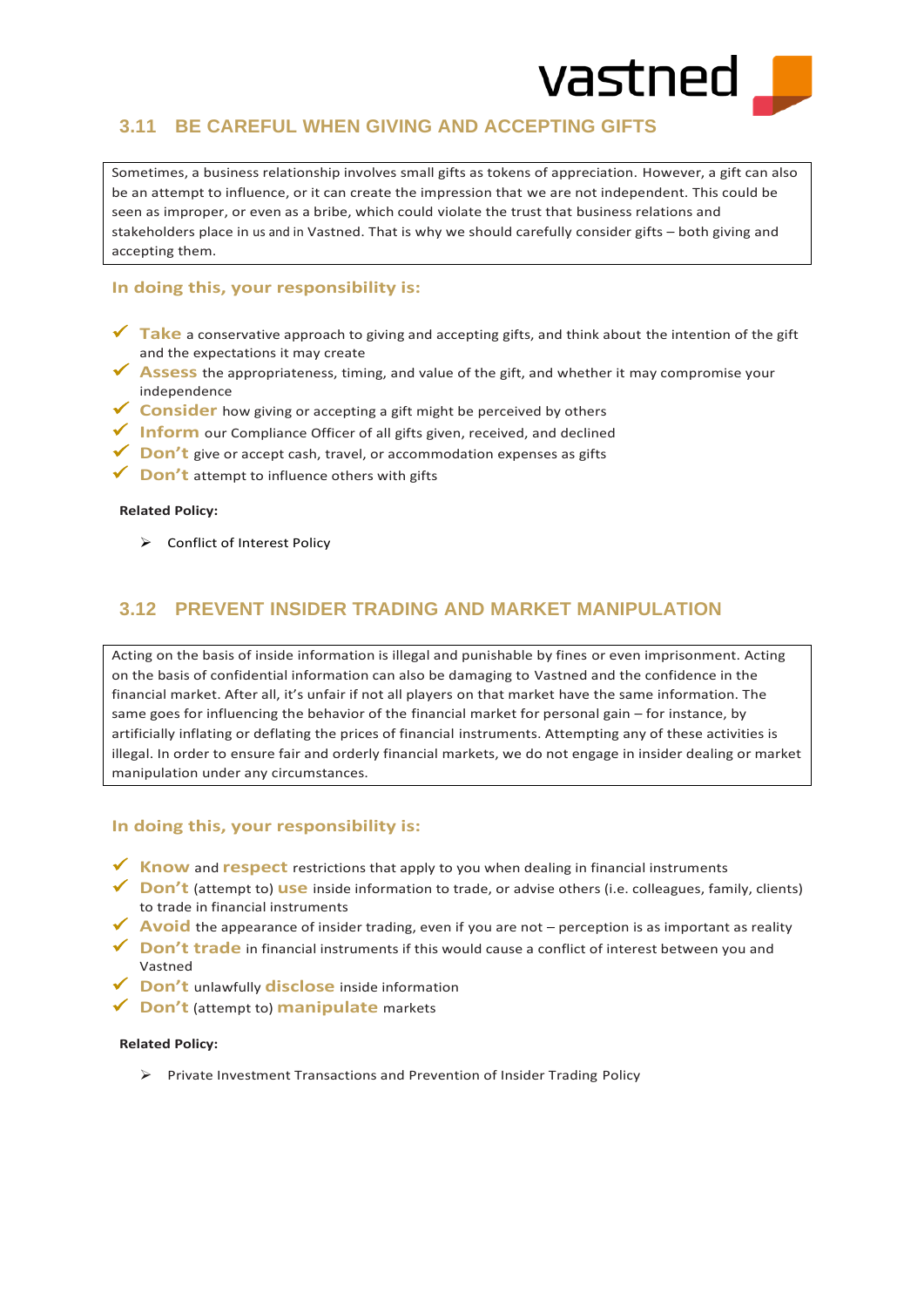

## <span id="page-11-0"></span>**3.13 PROMOTE INFORMATION SECURITY**

Information is one of our most valuable assets: it helps us to compete successfully and is essential to our business processes. The nature of the information that our business partners entrust to us, and information regarding our own performance, requires us to handle it with the utmost care and confidentiality.

### **In doing this, your responsibility is:**

- $\checkmark$  **Treat** all information especially when confidential with care
- ✓ **Report** security breaches and risks and any suspicion thereof, to [servicedesk@avantage.nl](mailto:servicedesk@avantage.nl) with a copy t[o incident@vastned.com](mailto:incident@vastned.com) immediately
- ✓ **Don't share** your user ID, entrance card, alarm codes and passwords
- ✓ **Keep your desk clear**, and lock away any confidential information before leaving your desk
- ✓ **Minimize** the use of hyperlinks in communications except for internal communications
- ✓ **Only use** the secure IT solutions provided and/ or approved by Vastned and/or Avantage
- ✓ **Don't use** Vastned's IT equipment and internet connection for purposes other than those for which they are intended
- ✓ Take all reasonable steps to **prevent** the loss or theft of portable IT equipment
- ✓ **Report** the loss or theft of portable IT equipment to [servicedesk@avantage.nl](mailto:servicedesk@avantage.nl) with a copy to [incident@vastned.com](mailto:incident@vastned.com) immediately after discovery
- ✓ **Don't make** any statements in public about our business partners
- ✓ **Don't share** confidential information with colleagues unless they need that information for work purposes, and then only insofar as permitted by relevant procedures
- ✓ **Don't install** software for which we do not have a license
- ✓ **Don't forward** any information received within Vastned to your personal inbox
- ✓ **Use** secure channels when sharing internal or confidential information
- ✓ **Don't upload** confidential information to online services for which we do not have a license

## <span id="page-11-1"></span>**3.14 PROTECT PRIVACY AND PERSONAL DATA**

We must protect the privacy of our business partners and colleagues, not only because the law requires it, but because protecting privacy is an integral part of the trust, we owe to our business partners and colleagues. Appropriate handling of personal data both by Vastned and by third parties employed by it is therefore essential.

#### **In doing this, your responsibility is:**

- ✓ **Collect** and retain personal data only as legally permitted
- ✓ **Be transparent** about how personal data is being used and for what purposes
- ✓ **Report** data breaches or alleged data breaches according to the relevant procedure immediately
- ✓ **Stay** alert to the privacy risks and pitfalls of new technologies and applications
- ✓ **Keep** personal data safe and ensure confidentiality
- ✓ **Don't view** personal data unless strictly necessary for your work
- ✓ **Don't share** personal data with third parties, unless laws, regulations or contracts require or allow you to do so

#### **Related Policies:**

- ➢ Privacy Policy
- ➢ Data Breach Protocol
- ➢ HR instruction
- $\triangleright$  Instruction for the processing of personal data at conclusion and execution of agreements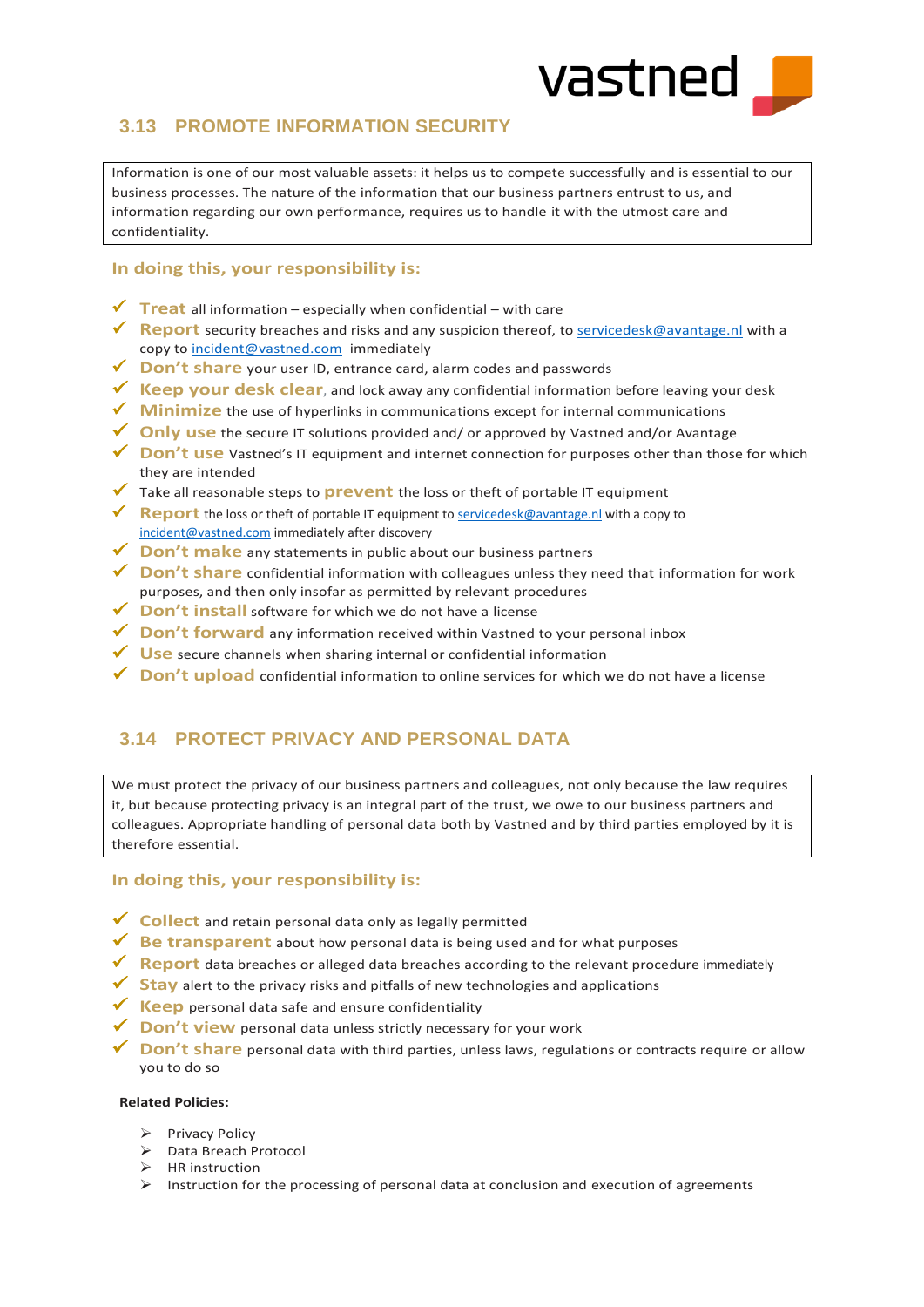

## <span id="page-12-0"></span>**3.15 ENSURE RESPONSIBLE RECORDS AND DATA MANAGEMENT**

We base our decisions on, evidence our actions with, and are held accountable for, our records and data. That is why – in order to meet operational, regulatory, and legal requirements – we must ensure that transactions, decisions, and financial information are properly authorized and accurately recorded. Inaccuracy or absence of records, data, or falsifying or creating misleading information, can constitute fraud.

#### In doing this, your responsibility is:

- ✓ **Create** clear and accurate records that fully represent the transaction, decision, or activity in question
- ✓ **Retain** records and other data in a format that meets regulatory requirements
- ✓ **Respect** applicable legal hold notices

#### **Related Documents:**

- ➢ HR Instruction
- $\triangleright$  Instruction for the processing of personal data at conclusion and execution of agreements

## <span id="page-12-1"></span>**3.16 REPORT INCIDENTS**

In the event of an incident or near miss Vastned must be able to restore normal business operations as soon as possible and minimize the adverse impact on business operations, ensuring that an adequate level of service is maintained at all times. Incidents and any suspicion thereof must be reported immediately. By immediately reporting an incident or alleged incident, you help the organization to limit risks and to act quickly to prevent larger problems.

#### In doing this, your responsibility is:

- ✓ **Immediately report** any incident that you have become aware of or any suspicion thereof to your manager and our Compliance Officer.
- ✓ **Cooperate** according to the proper procedures with internal investigations
- ✓ **Retain** records and other relevant data relating to any incident

#### **Related Policy:**

- ➢ Whistleblower's Code
- ➢ Regulation on Incidents